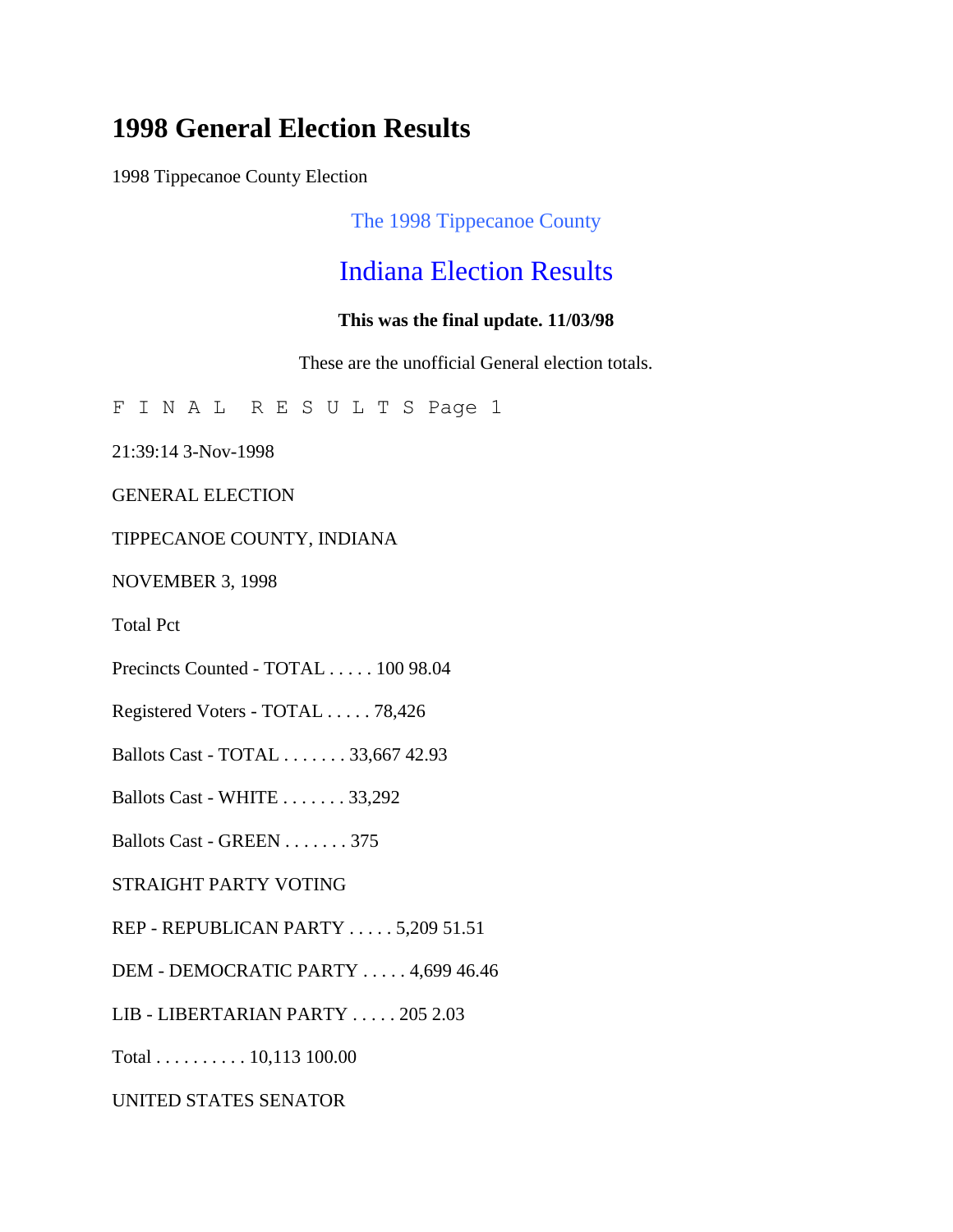REP - PAUL HELMKE . . . . . . . 12,791 38.52

DEM - EVAN BAYH . . . . . . . . 19,977 60.15

LIB - REBECCA SINK-BURRIS . . . . 442 1.33

Total . . . . . . . . . . 33,210 100.00

SECRETARY OF STATE

REP - SUE ANNE GILROY . . . . . . 19,123 58.90

DEM - CHERYL L. LITTLE . . . . . 11,930 36.74

LIB - STEPHEN W. (STEVE) DILLON . . 1,415 4.36

Total . . . . . . . . . . 32,468 100.00

AUDITOR OF STATE

REP - CONNIE KAY NASS . . . . . . 18,269 57.35

DEM - ROBERT E. HILL . . . . . . 12,515 39.29

LIB - FRANCIS LEON (FRANK) FINDLEY . 1,069 3.36

Total . . . . . . . . . . 31,853 100.00

TREASURER OF STATE

REP - TIM BERRY . . . . . . . . 18,567 58.37

DEM - CLEO WASHINGTON . . . . . . 11,712 36.82

LIB - LEONA McPHERSON . . . . . . 1,530 4.81

Total . . . . . . . . . . 31,809 100.00

CLERK OF THE SUPREME COURT

REP - BRIAN BISHOP . . . . . . . 18,267 58.20

DEM - DOUGLAS C. LEATHERBURY . . . 11,926 38.00

LIB - RONALD J. (RJ) TAVEL . . . . 1,192 3.80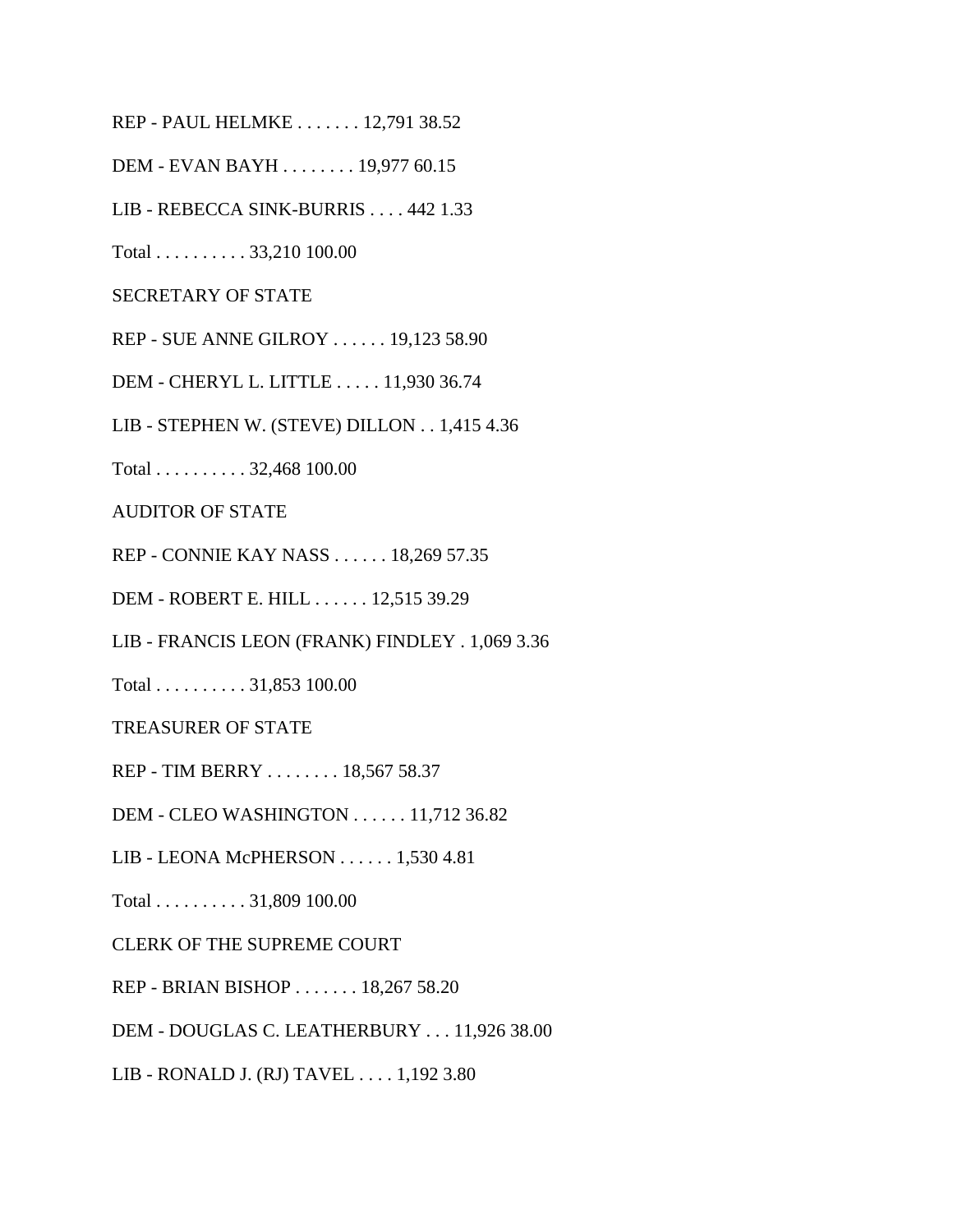Total . . . . . . . . . . 31,385 100.00

UNITED STATES REPRESENTATIVE 7TH DISTRICT

REP - EDWARD A. PEASE . . . . . . 22,775 69.21

DEM - SAMUEL (DUTCH) HILLENBURG . . 8,799 26.74

LIB - BARBARA BOURLAND . . . . . 1,332 4.05

Total . . . . . . . . . . 32,906 100.00

STATE SENATOR DISTRICT 22

REP - RON ALTING . . . . . . . 12,403 53.79

DEM - JAMES F. RIEHLE . . . . . . 10,656 46.21

Total . . . . . . . . . . 23,059 100.00

F I N A L T O T A L S Page 2

21:39:14 3-Nov-1998

GENERAL ELECTION

TIPPECANOE COUNTY, INDIANA

NOVEMBER 3, 1998

Total Pct

STATE SENATOR DISTRICT 23

REP - JOSEPH W. (JOE) HARRISON . . . 1,170 65.07

DEM - DOUGLAS F. SHELBY . . . . . 628 34.93

Total . . . . . . . . . . 1,798 100.00

STATE REPRESENTATIVE DISTRICT 25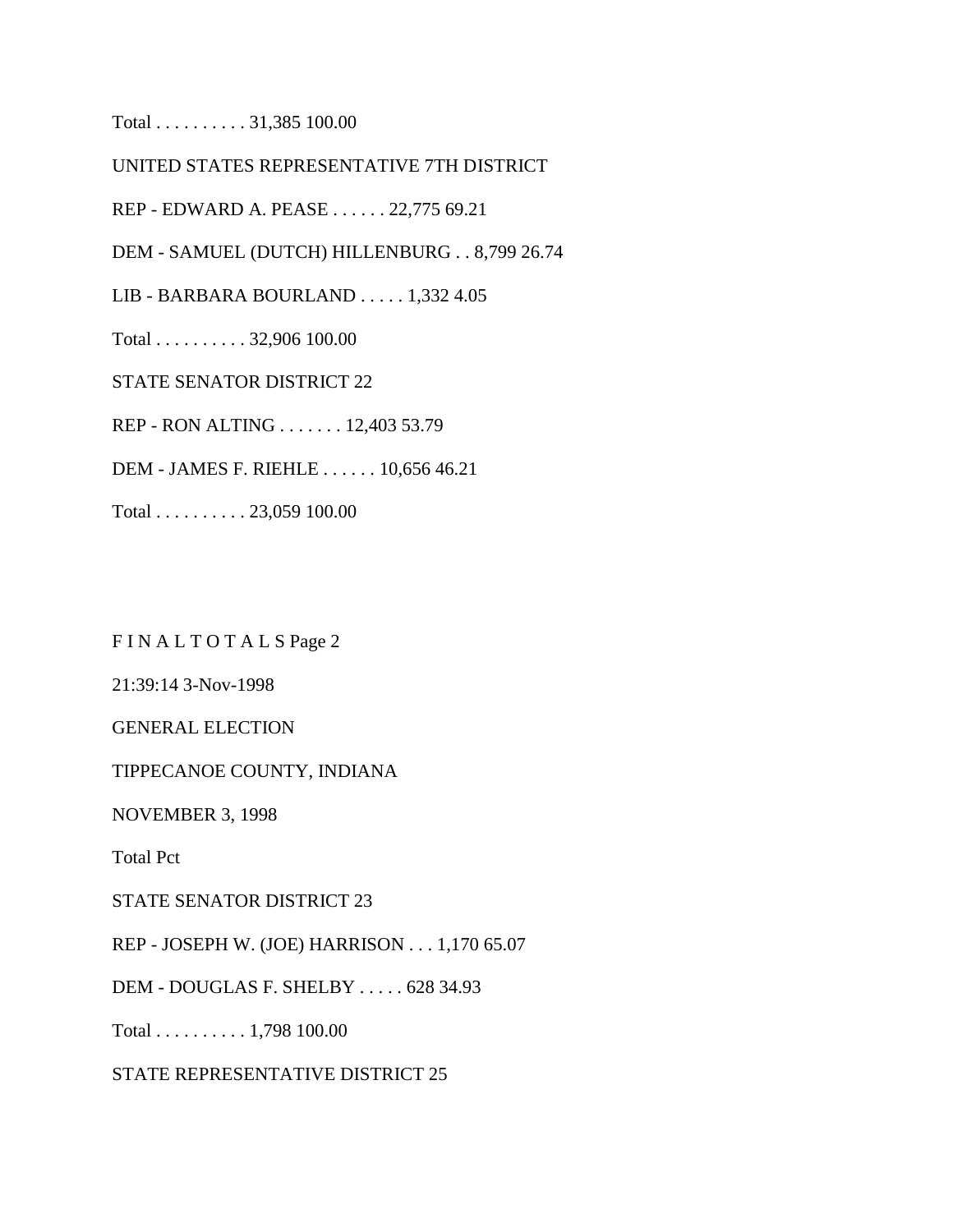REP - KYLE D. CONRAD . . . . . . 116 47.15

DEM - CLAIRE LEUCK . . . . . . . 130 52.85

Total . . . . . . . . . . 246 100.00

STATE REPRESENTATIVE DISTRICT 26

REP - SUE W. SCHOLER . . . . . . 5,750 55.26

DEM - JEFFREY L. CLAPPER . . . . . 4,655 44.74

Total . . . . . . . . . . 10,405 100.00

STATE REPRESENTATIVE DISTRICT 27

REP - JAMES W. (JIM) JULIAN . . . . 5,512 34.13

DEM - SHEILA J. KLINKER . . . . . 10,353 64.10

LIB - MARK RUMPS . . . . . . . 287 1.78

Total . . . . . . . . . . 16,152 100.00

STATE REPRESENTATIVE DISTRICT 41

REP - TIMOTHY N. (TIM) BROWN . . . 4,638 100.00

Total . . . . . . . . . . 4,638 100.00

JUDGE OF THE SUPERIOR COURT 3RD JUDICIAL DISTRICT

REP - LORETTA H. RUSH . . . . . . 23,508 100.00

Total . . . . . . . . . . 23,508 100.00

PROSECUTING ATTORNEY

REP - JERRY J. BEAN . . . . . . 23,034 100.00

Total . . . . . . . . . . 23,034 100.00

CLERK OF THE CIRCUIT COURT

REP - BETTY J. MICHAEL . . . . . 19,798 61.62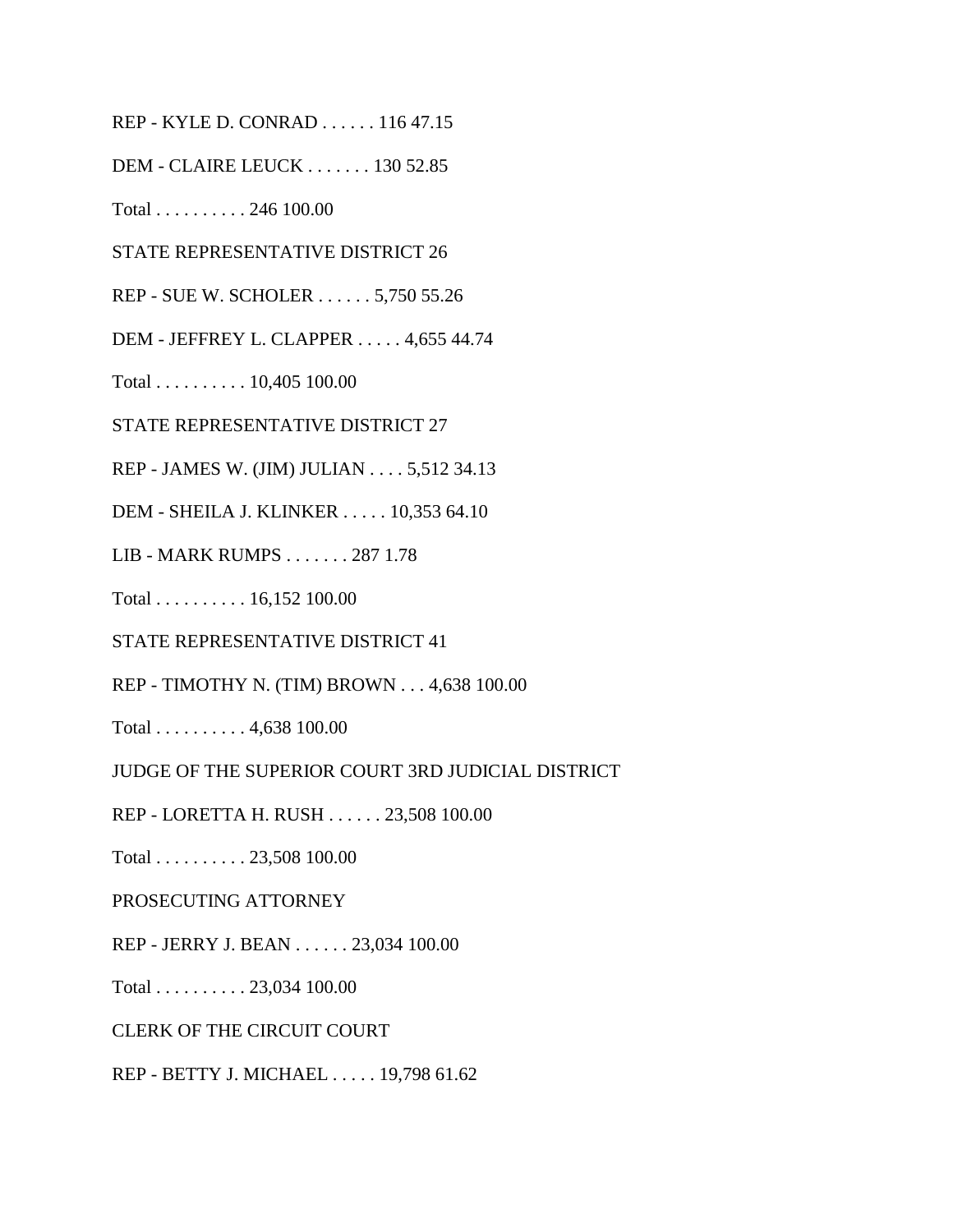DEM - BELVA M. PRITCHETT . . . . . 12,331 38.38

Total . . . . . . . . . . 32,129 100.00

COUNTY AUDITOR

REP - ROBERT A. PLANTENGA . . . . 23,390 100.00

Total . . . . . . . . . . 23,390 100.00

COUNTY RECORDER

REP - PAMELA K. (PAM) BERGLUND . . . 22,698 100.00

Total . . . . . . . . . . 22,698 100.00

COUNTY SHERIFF

REP - DAVE MURTAUGH . . . . . . 24,182 100.00

Total . . . . . . . . . . 24,182 100.00

COUNTY ASSESSOR

REP - BOB McKEE . . . . . . . . 22,927 100.00

Total . . . . . . . . . . 22,927 100.00

FIN ALTOTALS Page 3

21:39:14 3-Nov-1998

GENERAL ELECTION

TIPPECANOE COUNTY, INDIANA

NOVEMBER 3, 1998

Total Pct

COUNTY COMMISSIONER DISTRICT 1

REP - JOHN L. KNOCHEL . . . . . . 23,150 100.00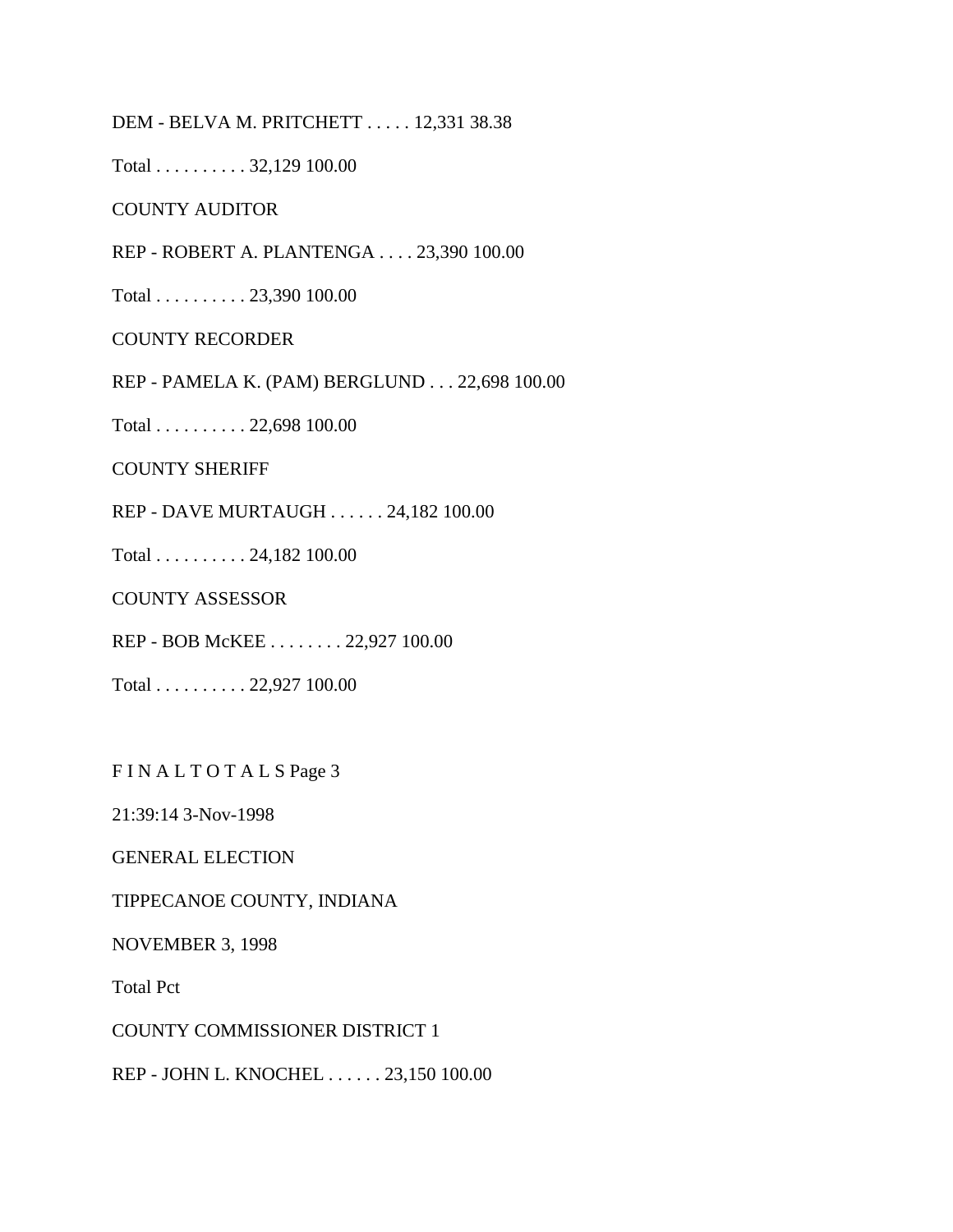Total . . . . . . . . . . 23,150 100.00

COUNTY COUNCIL DISTRICT 1

REP - JEFFREY A. KEMPER . . . . . 6,403 100.00

Total . . . . . . . . . . 6,403 100.00

COUNTY COUNCIL DISTRICT 2

REP - DAVID S. BYERS . . . . . . 7,172 100.00

Total . . . . . . . . . . 7,172 100.00

COUNTY COUNCIL DISTRICT 3

REP - MARGARET K. BELL . . . . . 5,457 55.08

DEM - KATHY DALE . . . . . . . 4,450 44.92

Total . . . . . . . . . . 9,907 100.00

COUNTY COUNCIL DISTRICT 4

REP - RONALD L. (RON) FRUITT . . . 2,441 100.00

Total . . . . . . . . . . 2,441 100.00

FAIRFIELD TOWNSHIP ASSESSOR

REP - ONETA E. TOLLE . . . . . . 8,361 100.00

Total . . . . . . . . . . 8,361 100.00

FAIRFIELD TOWNSHIP TRUSTEE

REP - JERRY SMELSER . . . . . . 8,313 100.00

Total . . . . . . . . . . 8,313 100.00

FAIRFIELD TOWNSHIP BOARD

VOTE FOR NOT MORE THAN 3

REP - STEVEN CRAIG NEEDHAM . . . . 6,581 18.07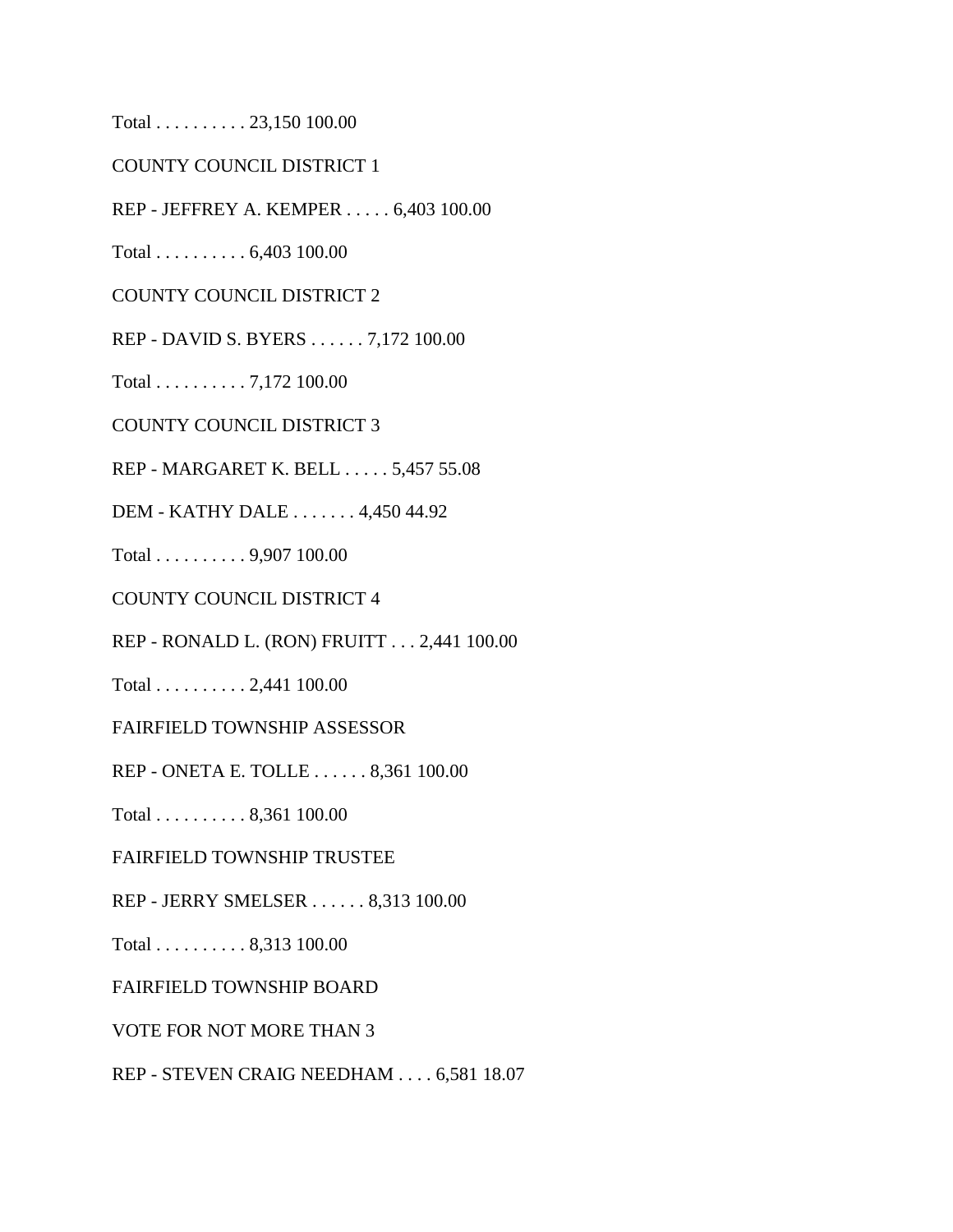REP - LINDA PHILLIPS . . . . . . 6,855 18.82

REP - W. KEITH SCHILLING . . . . . 6,457 17.73

DEM - NORA W. JARMON . . . . . . 5,774 15.85

DEM - PERSIS H. NEWMAN . . . . . 5,350 14.69

DEM - GREGORY G. SEITERS . . . . . 5,404 14.84

Total . . . . . . . . . . 36,421 100.00

JACKSON TOWNSHIP TRUSTEE

REP - SHARON LEE CORWIN . . . . . 137 100.00

Total . . . . . . . . . . 137 100.00

JACKSON TOWNSHIP BOARD

VOTE FOR NOT MORE THAN 3

REP - BOBBY GENE GREER . . . . . 135 33.25

REP - ROGER DAVIS HORN . . . . . 139 34.24

REP - CHARLES E. SHELBY . . . . . 132 32.51

Total . . . . . . . . . . 406 100.00

LAURAMIE TOWNSHIP TRUSTEE

REP - WILLIAM J. EASTERBROOK . . . 405 100.00

Total . . . . . . . . . . 405 100.00

F I N A L T O T A L S Page 4

21:39:14 3-Nov-1998

GENERAL ELECTION

#### TIPPECANOE COUNTY, INDIANA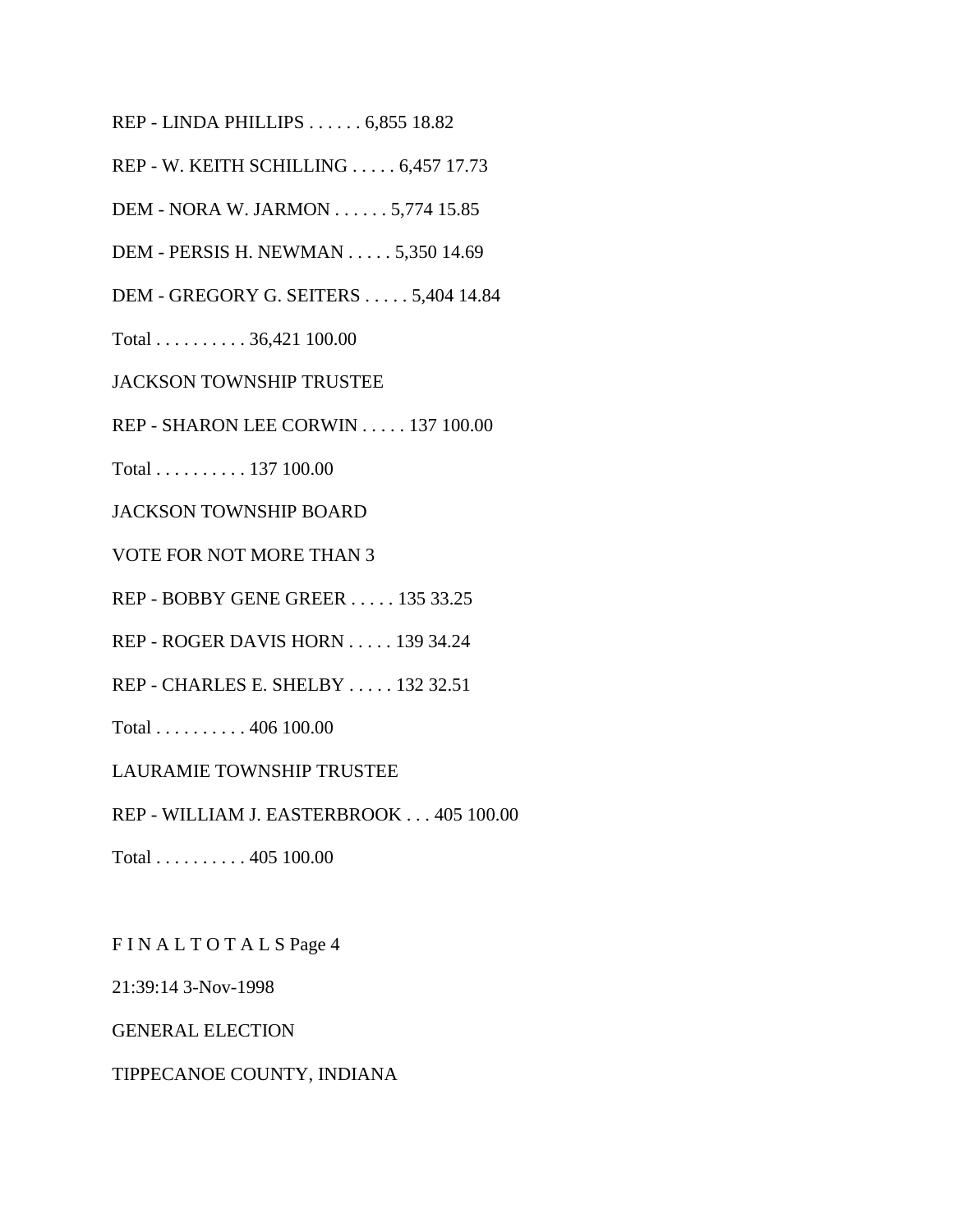NOVEMBER 3, 1998

Total Pct

LAURAMIE TOWNSHIP BOARD

VOTE FOR NOT MORE THAN 3

REP - HAL N. GRAHAM . . . . . . 389 33.83

REP - RICHARD A. LOFLAND . . . . . 375 32.61

REP - ROBERT L. SHOAF . . . . . . 386 33.57

Total . . . . . . . . . . 1,150 100.00

PERRY TOWNSHIP TRUSTEE

REP - RONALD DEAN KENNEDY . . . . 742 100.00

Total . . . . . . . . . . 742 100.00

PERRY TOWNSHIP BOARD

VOTE FOR NOT MORE THAN 3

REP - JEFFREY GLENN HAAN . . . . . 716 34.44

REP - PHYLLIS McKINLEY . . . . . 696 33.48

REP - DON R. WISE . . . . . . . 667 32.08

Total . . . . . . . . . . 2,079 100.00

RANDOLPH TOWNSHIP TRUSTEE

REP - MARCELLA MAYNARD . . . . . 202 100.00

Total . . . . . . . . . . 202 100.00

RANDOLPH TOWNSHIP BOARD

VOTE FOR NOT MORE THAN 3

REP - WILLIAM (BILL) KITTERMAN . . . 188 33.51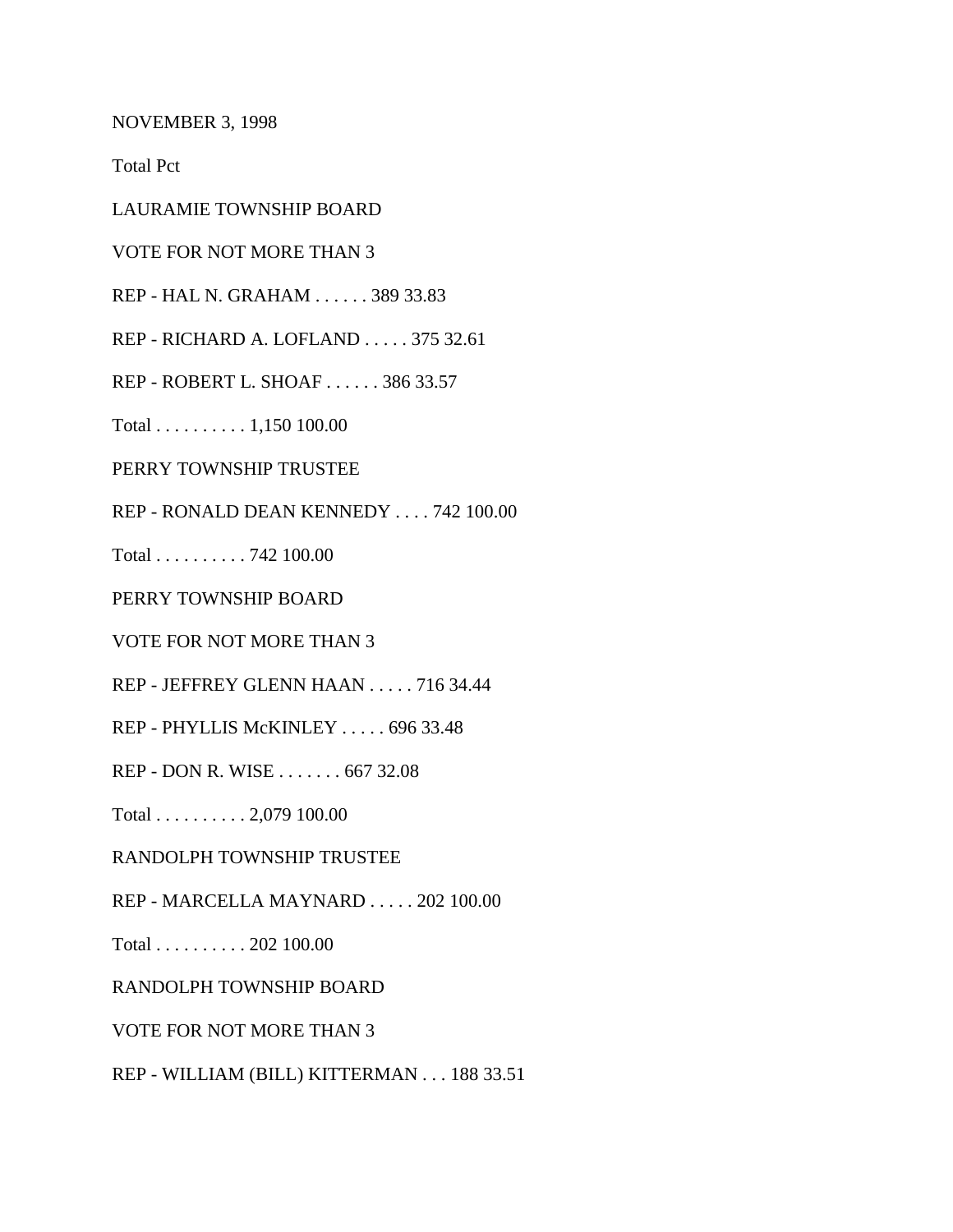REP - DANIEL N. KORTY . . . . . . 190 33.87

REP - DIANA LEE McMASTER . . . . . 183 32.62

Total . . . . . . . . . . 561 100.00

SHEFFIELD TOWNSHIP TRUSTEE

REP - PAMELA JEAN CRUM . . . . . 679 100.00

Total . . . . . . . . . . 679 100.00

SHEFFIELD TOWNSHIP BOARD

VOTE FOR NOT MORE THAN 3

REP - JERRY DON ARVIN . . . . . . 605 32.88

REP - ROBERTA JEAN BLOSSER . . . . 634 34.46

REP - PAUL ALAN FINKENBINDER . . . 601 32.66

Total . . . . . . . . . . 1,840 100.00

SHELBY TOWNSHIP TRUSTEE

REP - JERRY LYNN ROOZE . . . . . 608 100.00

Total . . . . . . . . . . 608 100.00

SHELBY TOWNSHIP BOARD

VOTE FOR NOT MORE THAN 3

REP - GEORGE DEAN BRAMER . . . . . 582 33.56

REP - DONALD G. NESBITT . . . . . 574 33.10

REP - JAMES A. VANSCHEPEN . . . . 578 33.33

Total . . . . . . . . . . 1,734 100.00

TIPPECANOE TOWNSHIP TRUSTEE

REP - F. RAY BURCHETT . . . . . . 1,194 100.00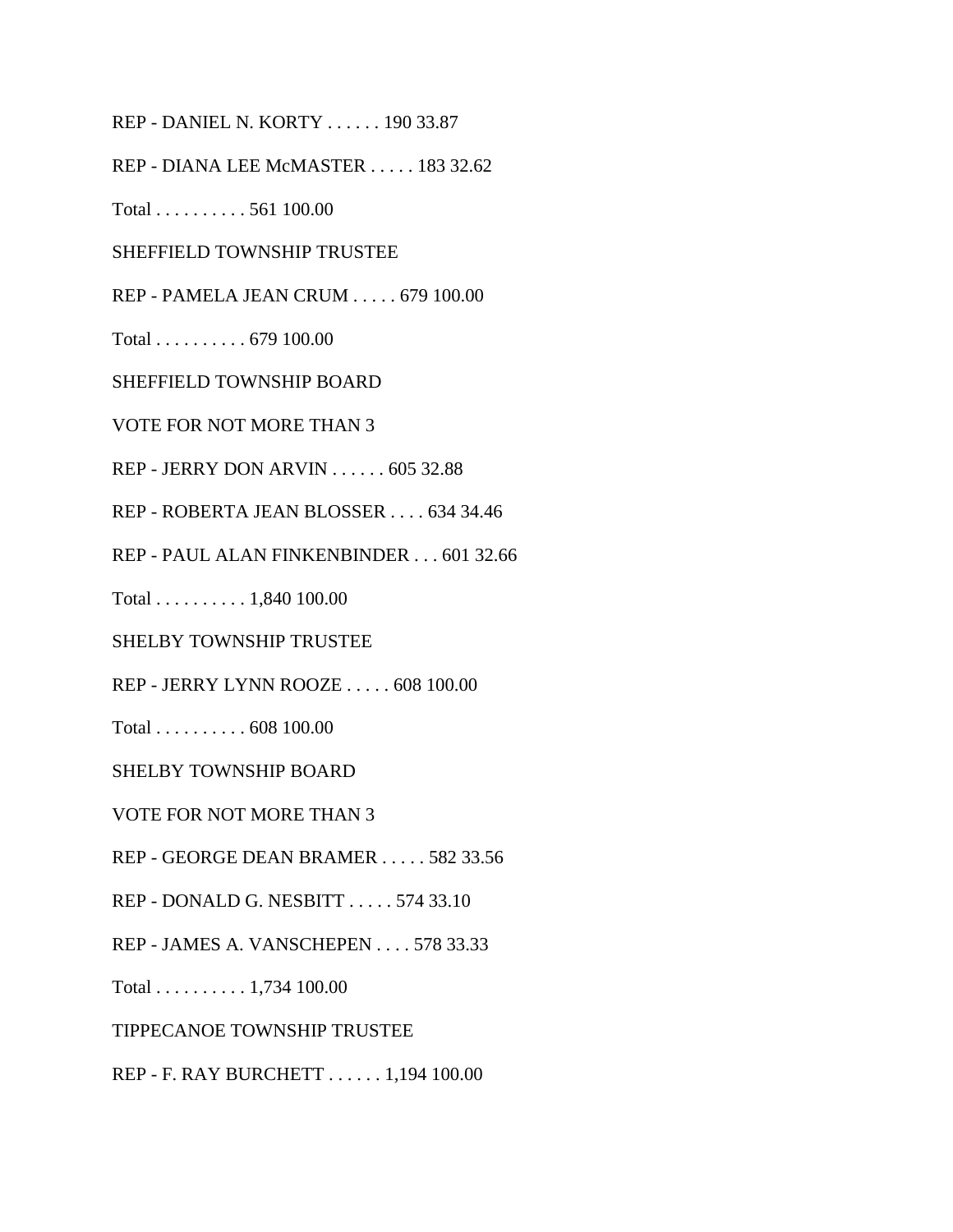Total . . . . . . . . . . 1,194 100.00

F I N A L T O T A L S Page 5

21:39:14 3-Nov-1998

GENERAL ELECTION

TIPPECANOE COUNTY, INDIANA

NOVEMBER 3, 1998

Total Pct

TIPPECANOE TOWNSHIP BOARD

VOTE FOR NOT MORE THAN 3

REP - LEE A. (ARLIE) DAILEY . . . . 1,026 25.24

REP - RICHARD W. GARVIN . . . . . 1,091 26.84

REP - PHILIP D. LEHMAN . . . . . 1,103 27.13

DEM - HAROLD (RED) STRANGE . . . . 845 20.79

Total . . . . . . . . . . 4,065 100.00

UNION TOWNSHIP TRUSTEE

REP - SUSAN J. LEAMON . . . . . . 380 100.00

Total . . . . . . . . . . 380 100.00

UNION TOWNSHIP BOARD

VOTE FOR NOT MORE THAN 3

REP - ROBERT E. BROWN . . . . . . 357 34.00

REP - BARBARA L. CAUDILL . . . . . 336 32.00

REP - WILLIAM E. WINDLE . . . . . 357 34.00

Total . . . . . . . . . . 1,050 100.00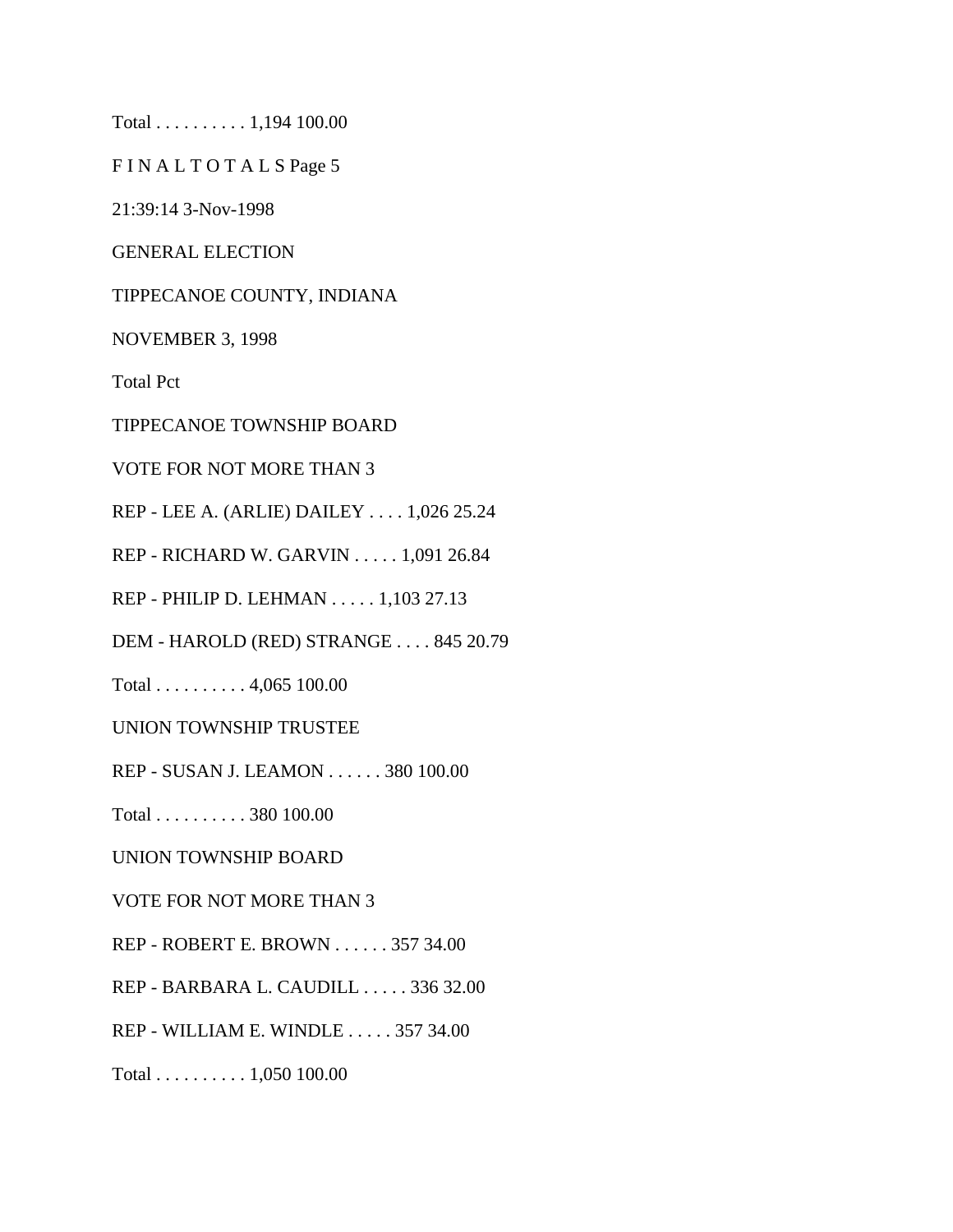WABASH TOWNSHIP ASSESSOR

REP - ELEANOR J. (ELLIE) MLYNARIK . . 5,535 100.00

Total . . . . . . . . . . 5,535 100.00

WABASH TOWNSHIP TRUSTEE

REP - PATRICIA ANN MASON . . . . . 5,404 100.00

Total . . . . . . . . . . 5,404 100.00

WABASH TOWNSHIP BOARD

VOTE FOR NOT MORE THAN 3

REP - WILLIAM FITZGERALD . . . . . 5,295 34.04

REP - E. JOYCE LANGE . . . . . . 5,264 33.84

REP - D. FURMAN SMITH . . . . . . 4,997 32.12

Total . . . . . . . . . . 15,556 100.00

WASHINGTON TOWNSHIP TRUSTEE

REP - ANGELA S. (ANGIE) AUSTIN . . . 560 100.00

Total . . . . . . . . . . 560 100.00

WASHINGTON TOWNSHIP BOARD

VOTE FOR NOT MORE THAN 3

REP - SANDRA SUE COLLIER . . . . . 566 35.07

REP - JAMES E. DAVIDSON, JR. . . . 553 34.26

REP - STEVEN KENT MITCHELL . . . . 495 30.67

Total . . . . . . . . . . 1,614 100.00

WAYNE TOWNSHIP TRUSTEE

REP - MARK L. CHRISTIAN . . . . . 320 100.00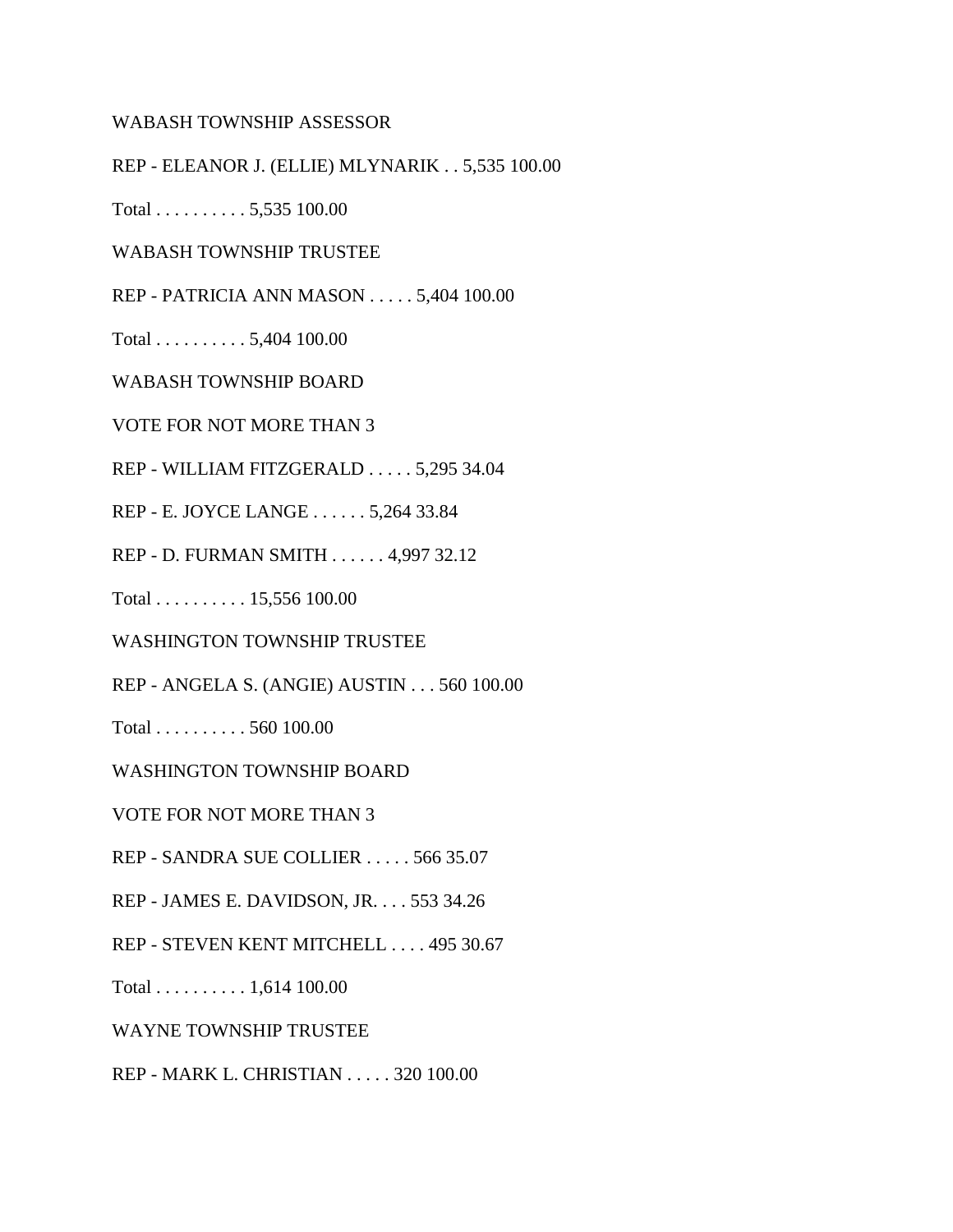Total . . . . . . . . . . 320 100.00

FINALTOTALSPage 6

21:39:14 3-Nov-1998

GENERAL ELECTION

TIPPECANOE COUNTY, INDIANA

NOVEMBER 3, 1998

Total Pct

WAYNE TOWNSHIP BOARD

VOTE FOR NOT MORE THAN 3

REP - FRED J. ASHBY . . . . . . 311 33.37

REP - DAVID LEWIS BUCKLES . . . . 314 33.69

REP - PHILLIP LEE KATTER . . . . . 307 32.94

Total . . . . . . . . . . 932 100.00

WEA TOWNSHIP ASSESSOR

REP - NANCY J. MOORE . . . . . . 3,621 100.00

Total . . . . . . . . . . 3,621 100.00

WEA TOWNSHIP TRUSTEE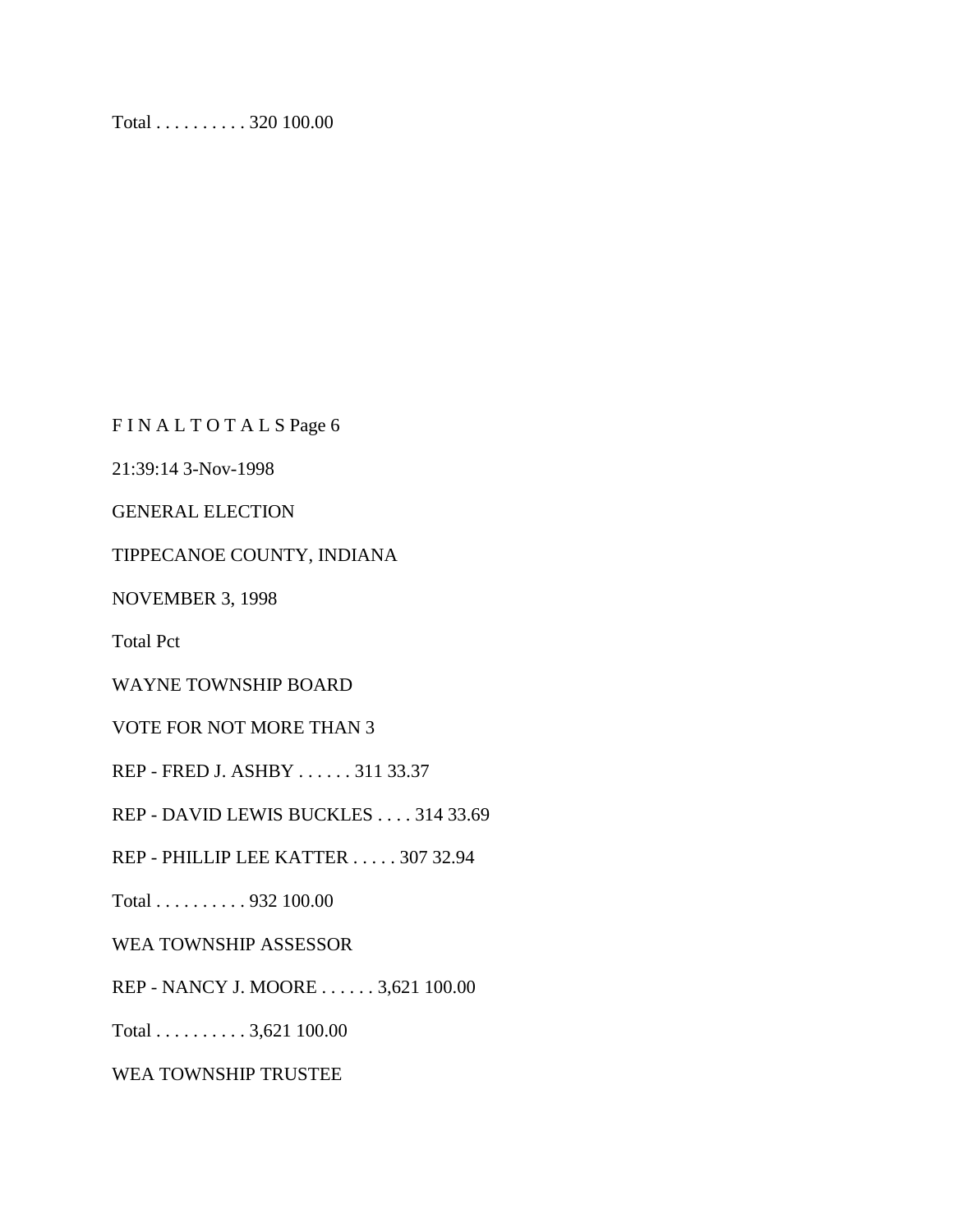REP - MATTHEW FREDERICK KOEHLER . . 3,515 100.00

Total . . . . . . . . . . 3,515 100.00

WEA TOWNSHIP BOARD

VOTE FOR NOT MORE THAN 3

REP - GEORGE A. BUCK . . . . . . 3,173 26.96

REP - FRED R. FLEETWOOD . . . . . 3,140 26.68

REP - AARON R. SLAGEL . . . . . . 3,187 27.08

DEM - LLOYD J. (PETE) FIDLER . . . 2,268 19.27

Total . . . . . . . . . . 11,768 100.00

INDIANA SUPREME COURT

SHALL JUSTICE RANDALL T. SHEPARD BE RETAINED IN OFFICE?

YES . . . . . . . . . . . . 17,320 76.34

NO . . . . . . . . . . . . 5,367 23.66

Total . . . . . . . . . . 22,687 100.00

INDIANA SUPREME COURT

SHALL JUSTICE THEODORE BOEHM BE RETAINED IN OFFICE?

YES . . . . . . . . . . . . 17,060 76.40

NO . . . . . . . . . . . . 5,271 23.60

Total . . . . . . . . . . 22,331 100.00

INDIANA SUPREME COURT

SHALL JUSTICE BRENT E. DICKSON BE RETAINED IN OFFICE?

YES . . . . . . . . . . . . 17,857 78.59

NO . . . . . . . . . . . . 4,865 21.41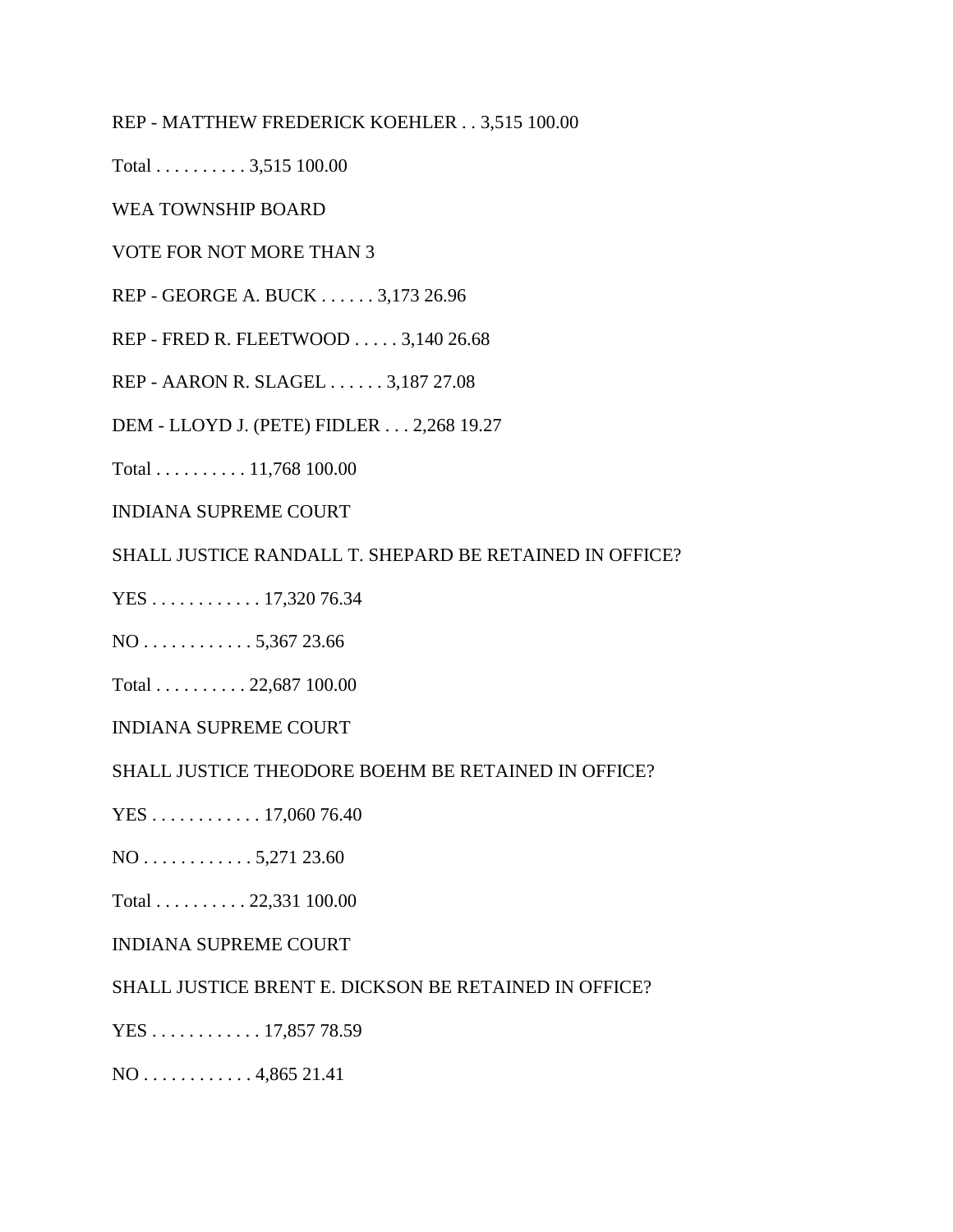Total . . . . . . . . . . 22,722 100.00

### INDIANA SUPREME COURT

#### SHALL JUSTICE MYRA C. SELBY BE RETAINED IN OFFICE?

YES . . . . . . . . . . . . 17,488 77.94

NO . . . . . . . . . . . . 4,951 22.06

Total . . . . . . . . . . 22,439 100.00

INDIANA COURT OF APPEALS DISTRICT 4

#### SHALL JUDGE CARR L. DARDEN BE RETAINED IN OFFICE?

YES . . . . . . . . . . . . 17,069 77.37

NO . . . . . . . . . . . . 4,992 22.63

Total . . . . . . . . . . 22,061 100.00

FIN ALTOTALS Page 7

21:39:14 3-Nov-1998

GENERAL ELECTION

TIPPECANOE COUNTY, INDIANA

NOVEMBER 3, 1998

Total Pct

INDIANA TAX COURT

SHALL JUDGE THOMAS G. FISHER BE RETAINED IN OFFICE?

YES . . . . . . . . . . . . 17,261 77.92

NO . . . . . . . . . . . . 4,891 22.08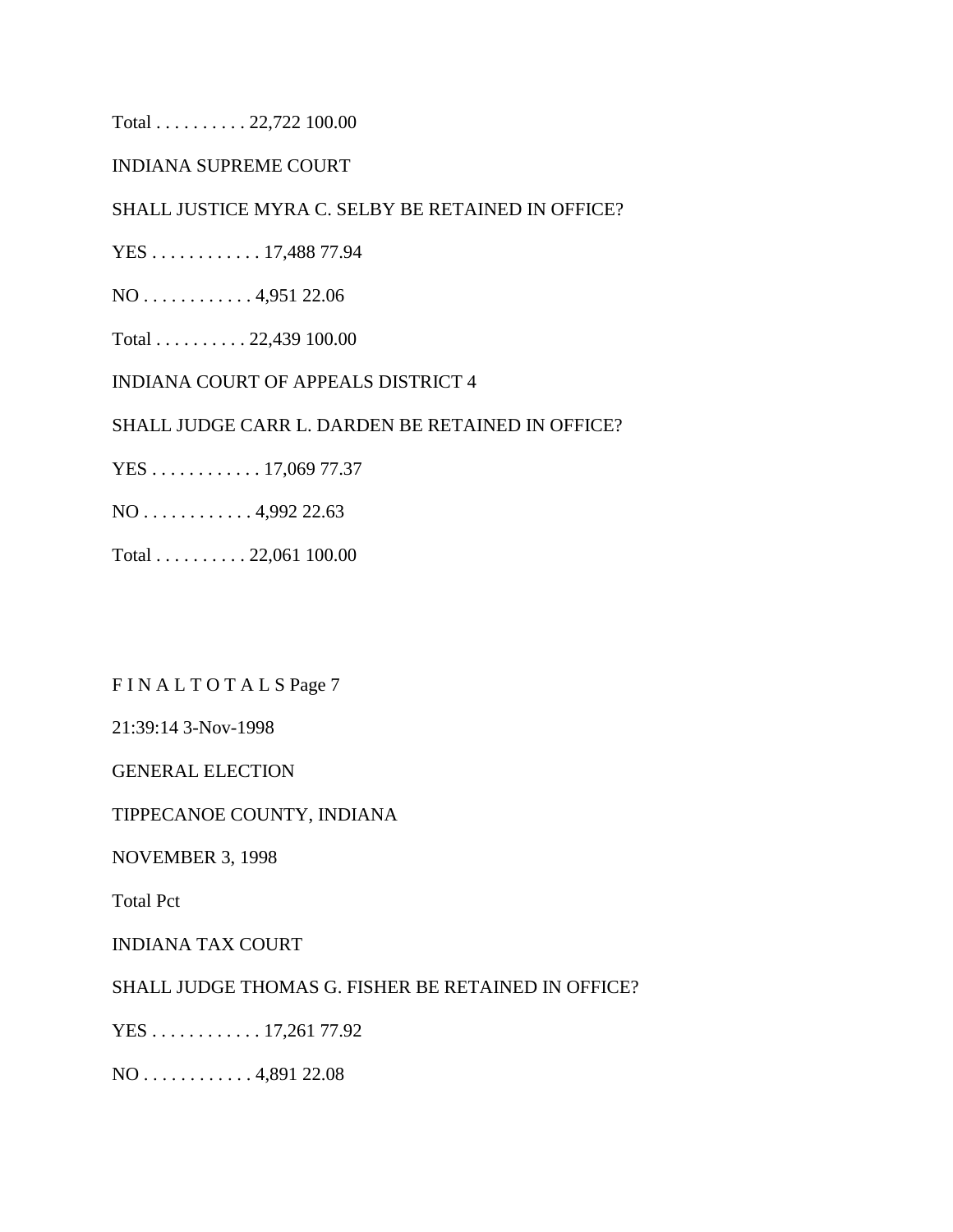Total . . . . . . . . . . 22,152 100.00

PUBLIC QUESTION #1 - AMEND ARTICLE 2, SECTIONS 2, 3, AND

14, AND ARTICLE 16, SECTION 1 OF THE STATE CONSTITUTION

YES . . . . . . . . . . . . 24,840 89.64

NO . . . . . . . . . . . . 2,871 10.36

Total . . . . . . . . . . 27,711 100.00

PUBLIC QUESTION #2

AMEND ARTICLE 6, SECTION 5 OF THE STATE CONSTITUTION

YES . . . . . . . . . . . . 19,899 72.89

NO . . . . . . . . . . . . 7,401 27.11

Total . . . . . . . . . . 27,300 100.00

BENTON COMMUNITY SCHOOL CORPORATION DISTRICT 3

RICHARD H. FISHER . . . . . . . 283 66.43

NEIL KENT McCARTNEY . . . . . . 143 33.57

Total . . . . . . . . . . 426 100.00

BENTON COMMUNITY SCHOOL CORPORATION DISTRICT 4

DAVID GENE FREEMAN . . . . . . . 363 100.00

Total . . . . . . . . . . 363 100.00

BENTON COMMUNITY SCHOOL CORPORATION DISTRICT 5

MICHAEL R. CONNER . . . . . . . 193 41.68

MICHAEL J. RATHERT . . . . . . . 90 19.44

STEPHEN J. WRIGHT . . . . . . . 180 38.88

Total . . . . . . . . . . 463 100.00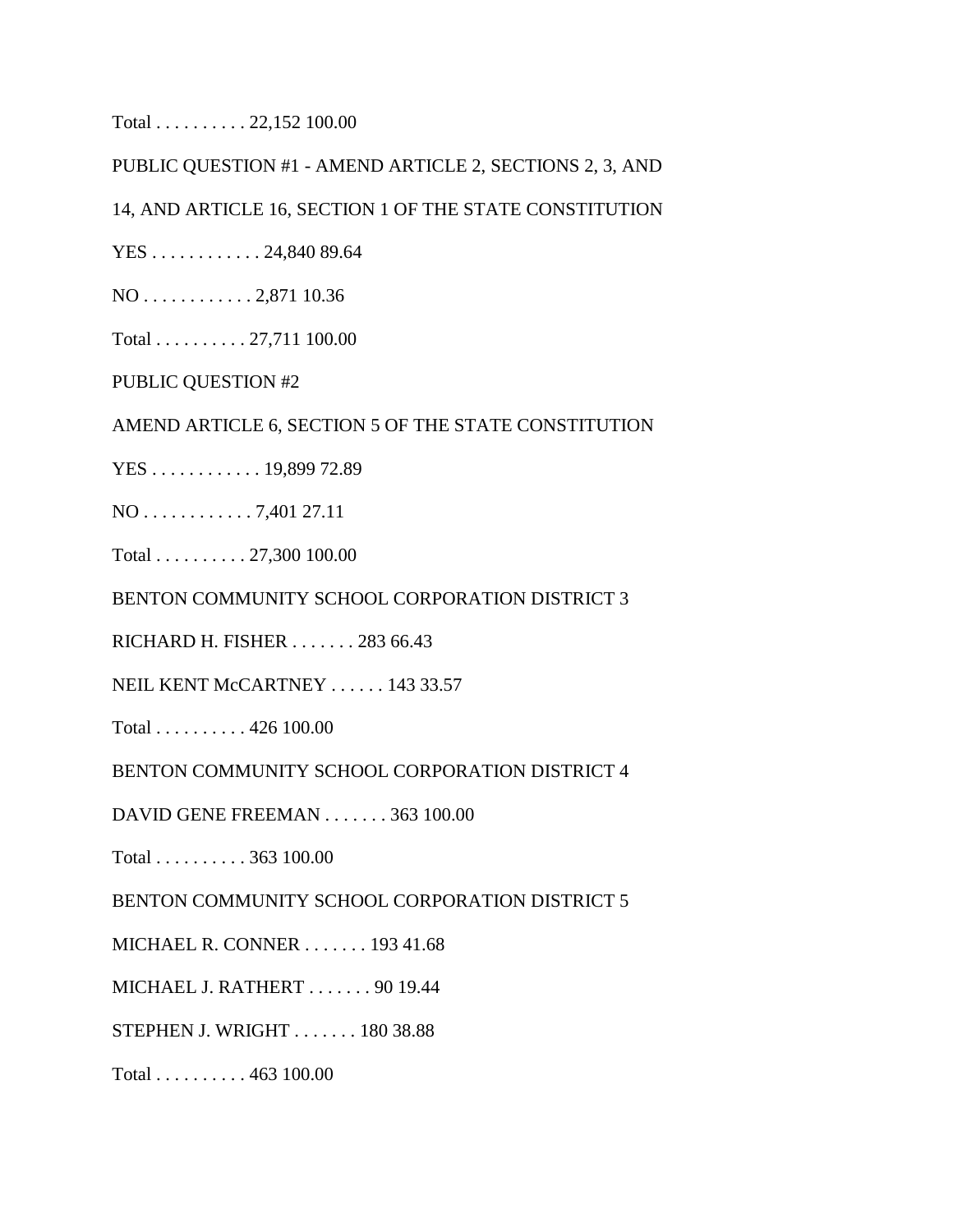#### SHADELAND TOWN BOARD DISTRICT 1

REP - JOHN HERBERT SHIPPEE . . . . 320 100.00

Total . . . . . . . . . . 320 100.00

SHADELAND TOWN BOARD DISTRICT 2

REP - JEFFREY T. HASEMAN . . . . . 312 100.00

Total . . . . . . . . . . 312 100.00

SHADELAND TOWN BOARD DISTRICT 3

REP - JERRY L. WICHMANN . . . . . 318 100.00

Total . . . . . . . . . . 318 100.00

SHADELAND TOWN BOARD DISTRICT 4

REP - P. DEAN CRAIG . . . . . . 318 100.00

Total . . . . . . . . . . 318 100.00

LAFAYETTE SCHOOL CORPORATION DISTRICT 1

JAMES W. VANNESS . . . . . . . 1,641 100.00

Total . . . . . . . . . . 1,641 100.00

FIN ALTOTALS Page 8

21:39:14 3-Nov-1998

GENERAL ELECTION

TIPPECANOE COUNTY, INDIANA

NOVEMBER 3, 1998

Total Pct